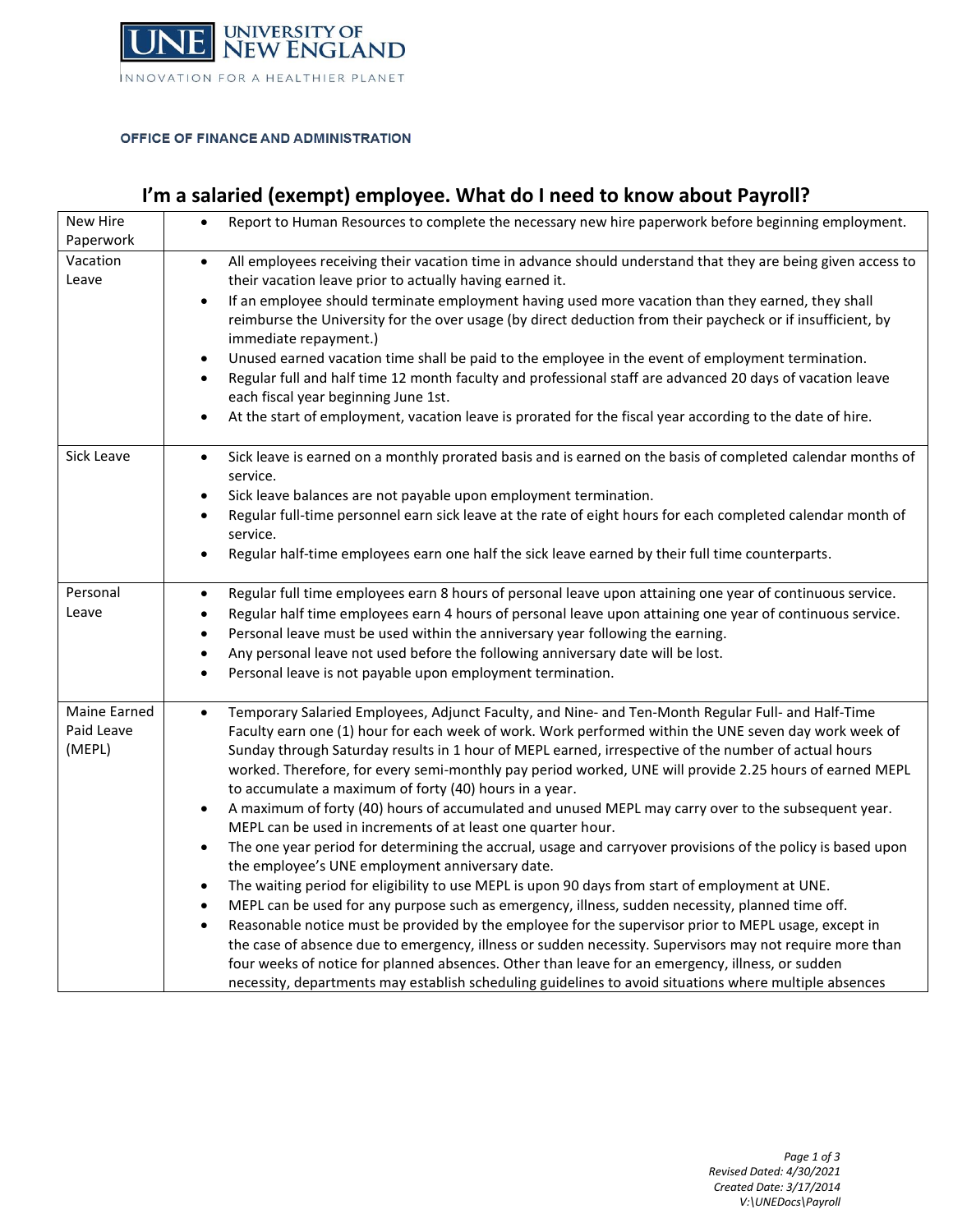

### OFFICE OF FINANCE AND ADMINISTRATION

# **I'm a salaried (exempt) employee. What do I need to know about Payroll?**

|                                     | impact the university's business and educational needs. The University may refuse requested time off that<br>interferes with business or educational needs. Please check with your supervisor for specific departmental<br>requirements.<br>For cases of absence due to sudden illness or emergency that last for three days or more, UNE may request<br>$\bullet$<br>medical certification.<br>MEPL is not earned when the employee is not working such when no worked is being performed, off-<br>$\bullet$<br>contract or breaks in employment service at UNE.<br>MEPL can only be used to cover for regular work time missed and not as additional income over and above<br>$\bullet$<br>regular contracted income.<br>If an administrative closing day occurs while an employee is on MEPL, that MEPL will be charged to the<br>$\bullet$<br>employee's MEPL bank.<br>MEPL will cease to accrue when an employee has been on a leave of absence, for any reason, for one<br>$\bullet$<br>calendar month. A leave of absence for MEPL is defined by not having physically worked at least one day in<br>that calendar month.<br>If an MEPL eligible employee returns to work at UNE within one (1) year of ending their employment with<br>$\bullet$<br>UNE, they will have their prior MEPL balance reinstated. MEPL cannot be used after an employee's last day<br>physically worked and MEPL is not payable upon employment termination. |
|-------------------------------------|-------------------------------------------------------------------------------------------------------------------------------------------------------------------------------------------------------------------------------------------------------------------------------------------------------------------------------------------------------------------------------------------------------------------------------------------------------------------------------------------------------------------------------------------------------------------------------------------------------------------------------------------------------------------------------------------------------------------------------------------------------------------------------------------------------------------------------------------------------------------------------------------------------------------------------------------------------------------------------------------------------------------------------------------------------------------------------------------------------------------------------------------------------------------------------------------------------------------------------------------------------------------------------------------------------------------------------------------------------------------------------------------------------------------------------------------------|
| Funeral and<br>Bereavement<br>Leave | One day off with pay for regular full & half-time employees to attend the funeral of parents, spouse,<br>$\bullet$<br>children, step parents, stepchildren, siblings, step siblings, grandparents, grandchildren, current in-laws<br>(inclusive only of father, mother, brother, sister, son and daughter in-laws), or life partner.<br>Up to four days of additional paid time off for regular full & half-time employee's bereavement for the death<br>$\bullet$<br>of a parent, spouse, child, stepchild, or life partner.<br>Funeral time and bereavement time is to be accounted for on leave reports.                                                                                                                                                                                                                                                                                                                                                                                                                                                                                                                                                                                                                                                                                                                                                                                                                                     |
| <b>Holiday Pay</b>                  | Regular full and regular half time employees are paid at their regular rate of pay for any holiday observed by<br>$\bullet$<br>the University. The holiday hours entitled for payment are as follows:<br>Regularly scheduled weekly work hours for Holiday hours available for each holiday<br>Regular half-time employees:<br>4 hours<br>8 hours<br>Regular full time employees:<br>In the event that the University scheduled holiday falls on a day of the week that is not within the<br>$\bullet$<br>employee's normal work schedule, the employee is eligible to use the holiday on an alternate day during<br>that workweek.<br>The employee's supervisor shall approve the alternate day to use the holiday time.                                                                                                                                                                                                                                                                                                                                                                                                                                                                                                                                                                                                                                                                                                                       |
| Reporting<br>Leave Time             | At the end of each month, exempt employees must report all leave time used (e.g. sick, vacation, personal,<br>$\bullet$<br>etc) during that month to the person designated in their department that will in turn submit the<br>departmental leave report to the Payroll Office.                                                                                                                                                                                                                                                                                                                                                                                                                                                                                                                                                                                                                                                                                                                                                                                                                                                                                                                                                                                                                                                                                                                                                                 |